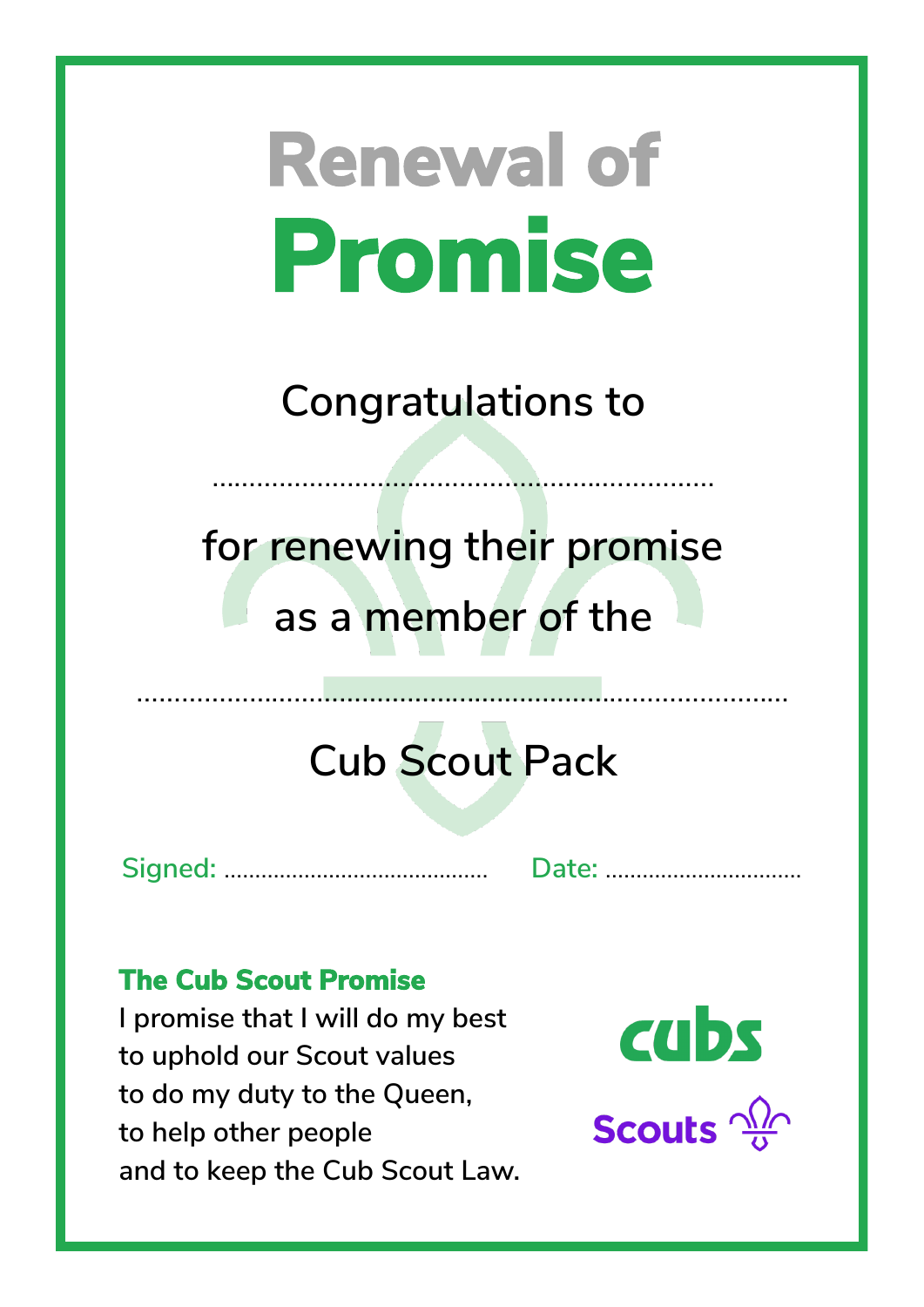**Congratulations to**

……………………………………………….…………

**for renewing their promise as a member of the**

### **Cub Scout Pack**

**Signed:** ……………...……………………. **Date:** …………………....…….

#### **The Cub Scout Promise**

**I promise that I will do my best to do my duty to God and to the Queen, to help other people and to keep the Cub Scout Law.**



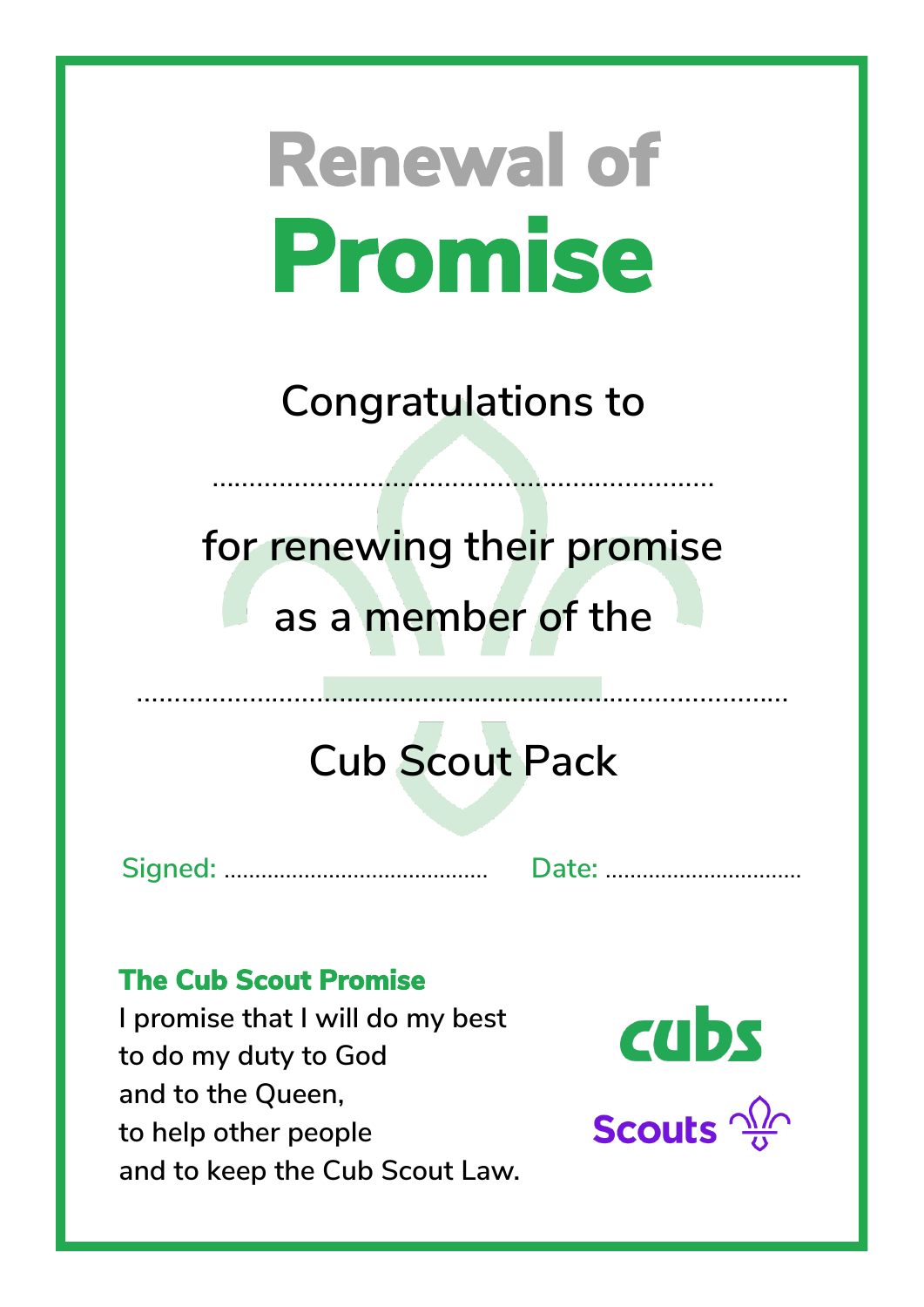**Congratulations to**

……………………………………………….…………

**for renewing their promise as a member of the**

### **Cub Scout Pack**

**Signed:** ……………...……………………. **Date:** …………………....…….

#### **The Cub Scout Promise**

**I promise that I will do my best to do my duty to Allah and to the Queen, to help other people and to keep the Cub Scout Law.**



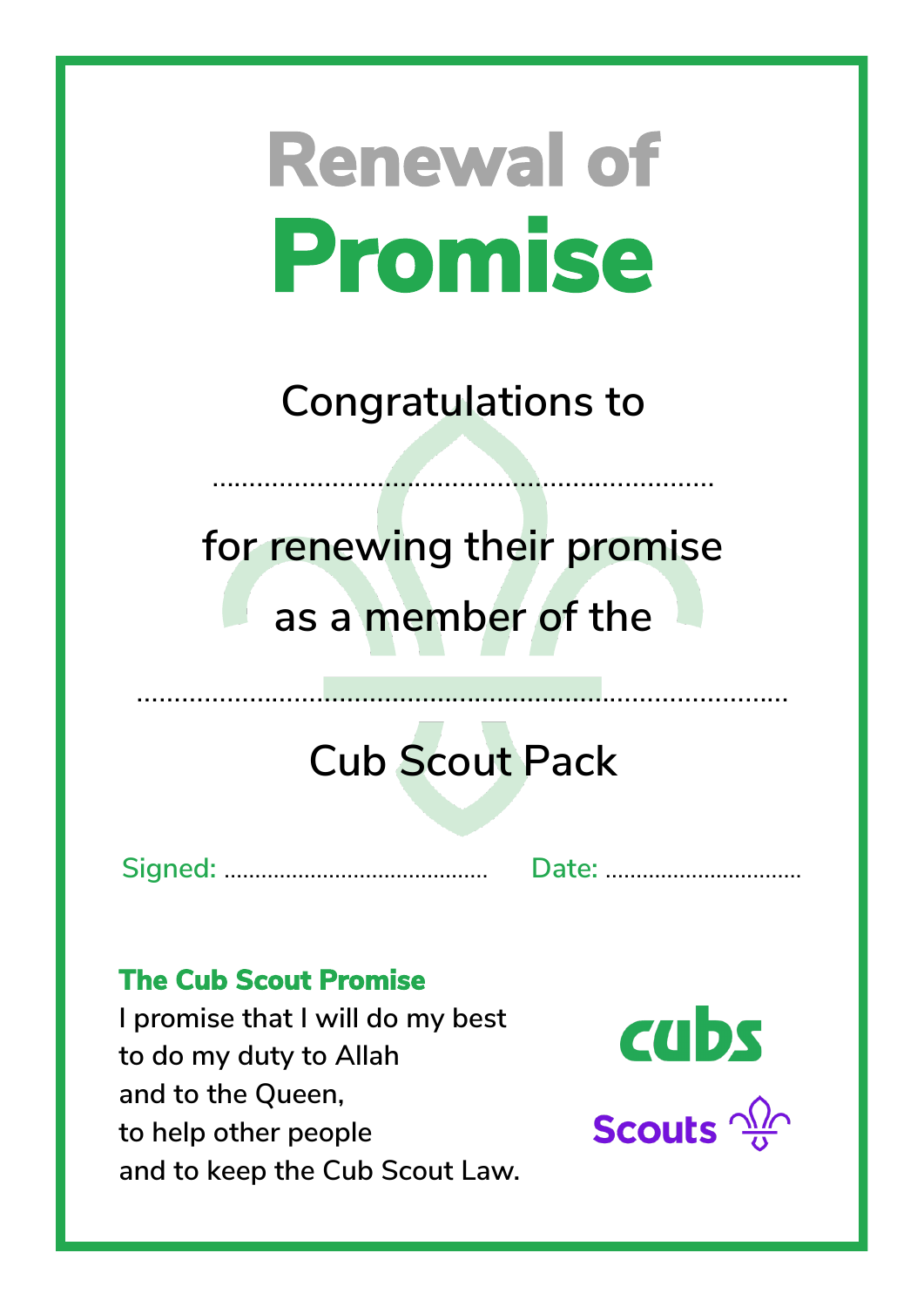**Congratulations to**

……………………………………………….…………

**for renewing their promise as a member of the**

### **Cub Scout Pack**

**Signed:** ……………...……………………. **Date:** …………………....…….

#### **The Cub Scout Promise**

**I promise that I will do my best to do my duty to Waheguru and to the Queen, to help other people and to keep the Cub Scout Law**



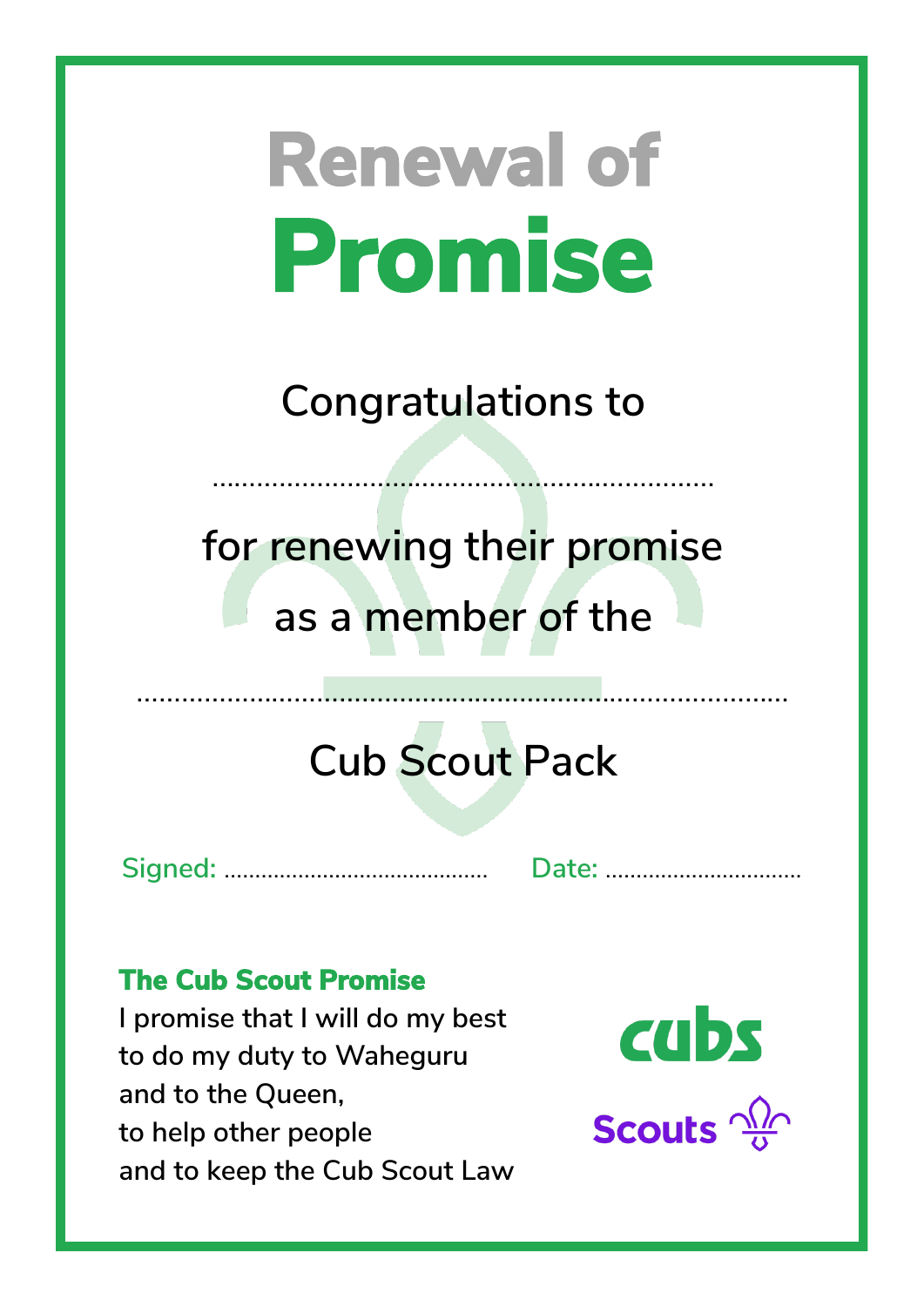**Congratulations to**

……………………………………………….…………

**for renewing their promise as a member of the**

### **Cub Scout Pack**

**Signed:** ……………...……………………. **Date:** …………………....…….

#### **The Cub Scout Promise**

**I promise that I will do my best to do my duty to my dharma and to the Queen, to help other people and to keep the Cub Scout Law.**